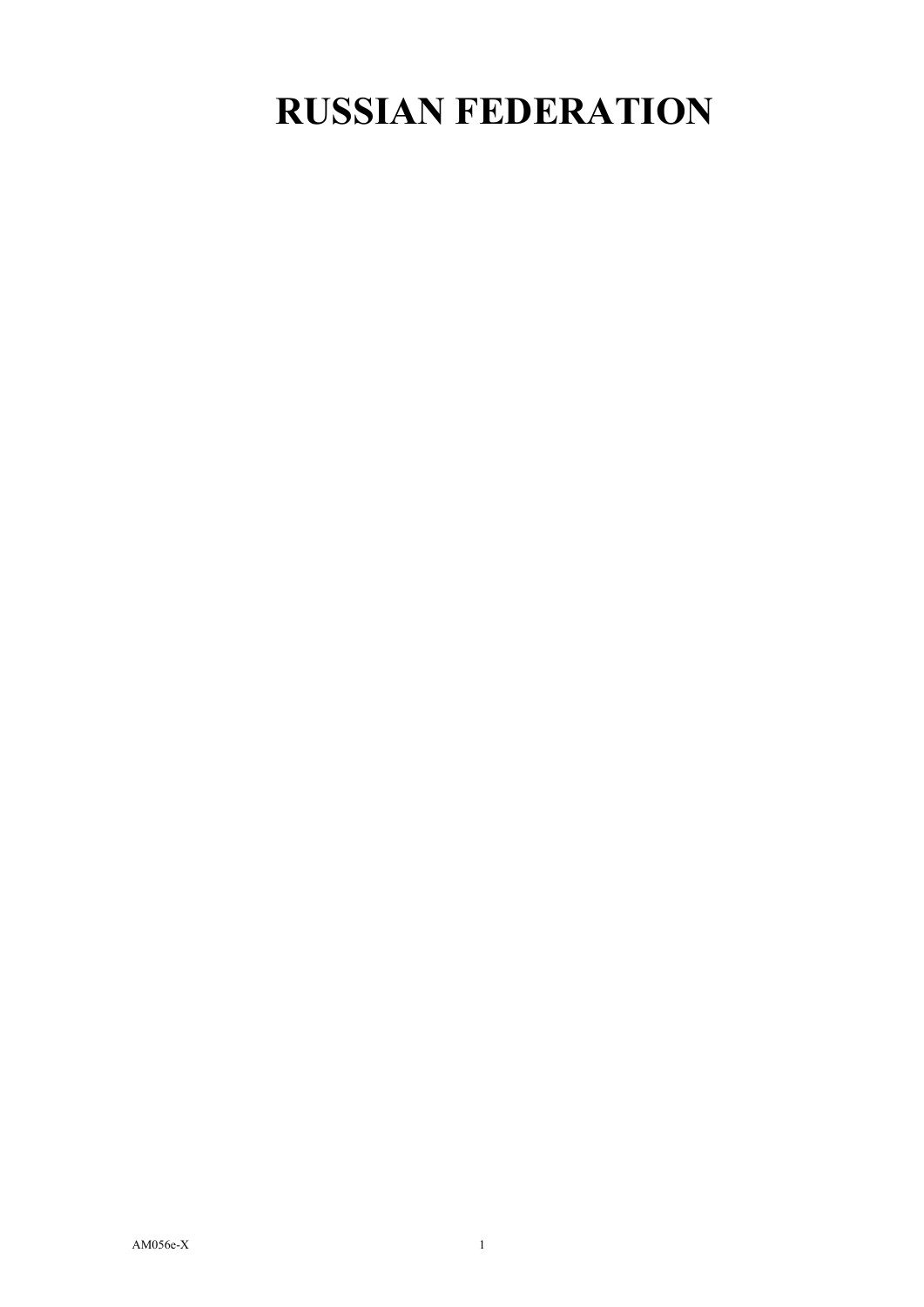## **Statement from the EBRD Alternate Governor for the Russian Federation S A Storchak**

*Annual Meeting of the Board of Governors 7–8 October 2020* 

Madam Chair of the Board of Governors, Ms Calviño, Governors and Alternate Governors, members of the Bank's Board of Directors, colleagues,

It is a real honour for me to greet you all on behalf of the Russian Federation, one of the Bank's major shareholders and, until relatively recently, the largest country of operations, whose results determined, to a significant degree, the Bank's financial sustainability.

The Bank's professional involvement in tackling the fallout from Covid-19 is an absolute strategic priority for the EBRD, whatever other tasks and objectives we might set it. All resources and capabilities must be deployed, however difficult this might be through having to make decisions online. On the whole, management are coping with this challenge by providing additional resources to systemically sustainable potential customers, agreeing to deferrals and restructuring, and facilitating the smooth running of the physical and social infrastructure of the countries of operations. This is all vitally important, timely, and undoubtedly in line with the expectations and requirements of the economies of the countries of operations.

That said, these efforts by the Bank cannot smooth over a certain "bias" in allocating resources to large and more advanced economies in the operational region. Looking ahead, we trust that the EBRD's focus on crisis response will largely pivot towards the most vulnerable shareholders for whom securing external financing under terms comparable to those offered by the Bank is not an option. We also believe that the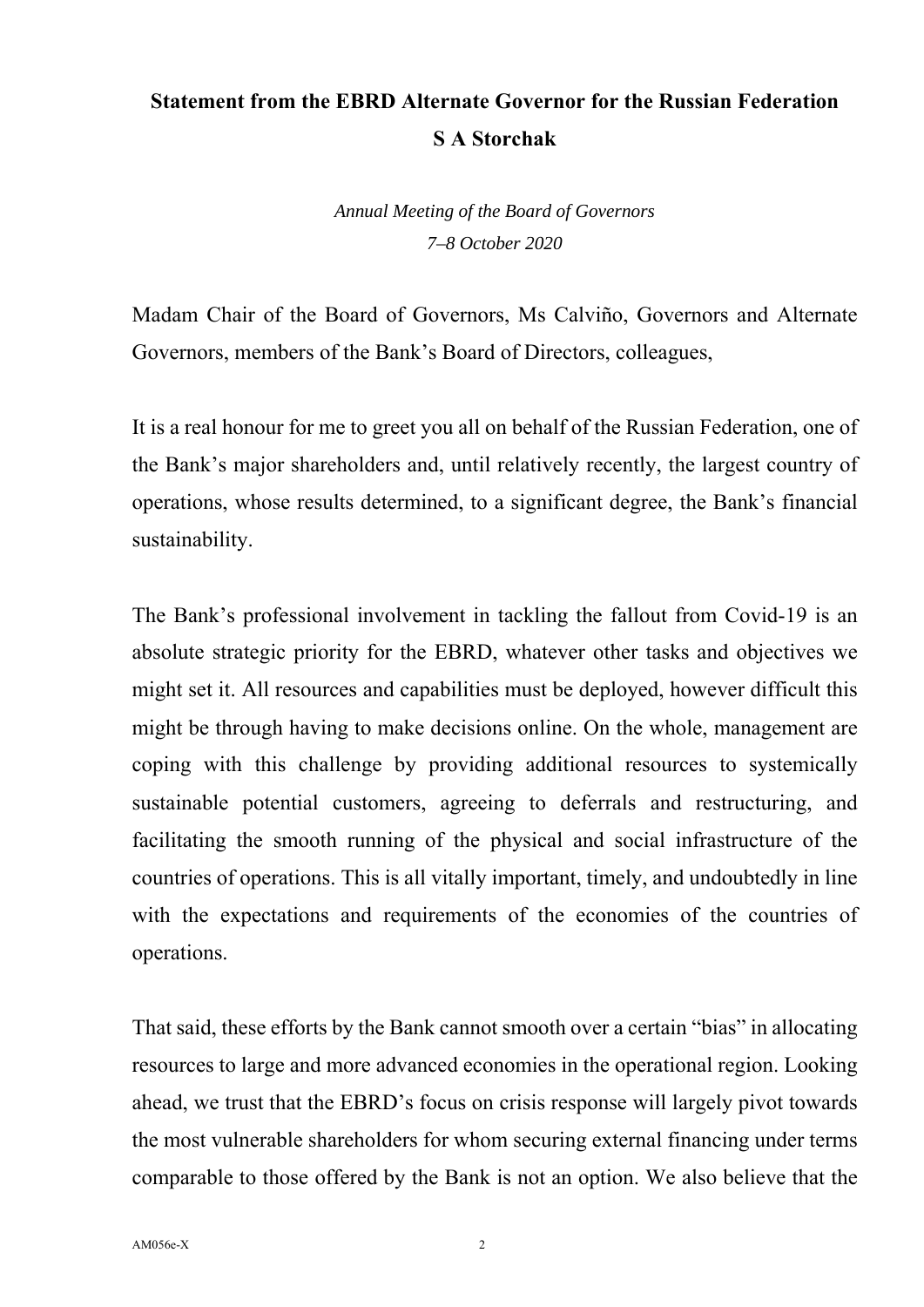Bank should refrain from widely deploying resources to support financial institutions in the eurozone and public-sector infrastructure companies which can, in our view, obtain funding from the financial markets on particularly favourable terms.

The pandemic and the crisis it has triggered are creating an essentially new environment for the Bank to function in. In these conditions, we should forget all the stereotypes that influence the Bank's credit operations and other business. For example, Russia has been refused any solidarity. A major shareholder has been excluded from the crisis response measures on clearly inappropriate geopolitical grounds, as if Covid-19 were restricted by borders. We believe that both management and the Board of Directors are fully aware of the responsibility they have to future generations. The Bank's mission is to build bridges, not to drive greater wedges between economies and peoples.

Unfortunately, the strategic documents carefully avoid the question of the EBRD's return to Russia. However, we feel that the tactic of avoiding the subject of the Bank's future position in the largest economy in its region of operations is irrational both in terms of common sense and appropriate business planning. Blocking operations with Russian involvement inflicts direct damage on the EBRD's financial interests and its sustainability. The anti-Russian "political guidance" is harming the Bank's long-term interests (including its political interests), partly due to the "erosion" of its portfolio quality.

While giving credit to the EBRD's rapid response to tackling the crisis, it is just as important not to lose sight of a strategic "post-Covid" vision. In our view, this involves maintaining and developing the Bank's "core" mandate: supporting market reforms and privatisation; technical assistance; and policy dialogue with the authorities of the countries of operations on good governance and structural reform.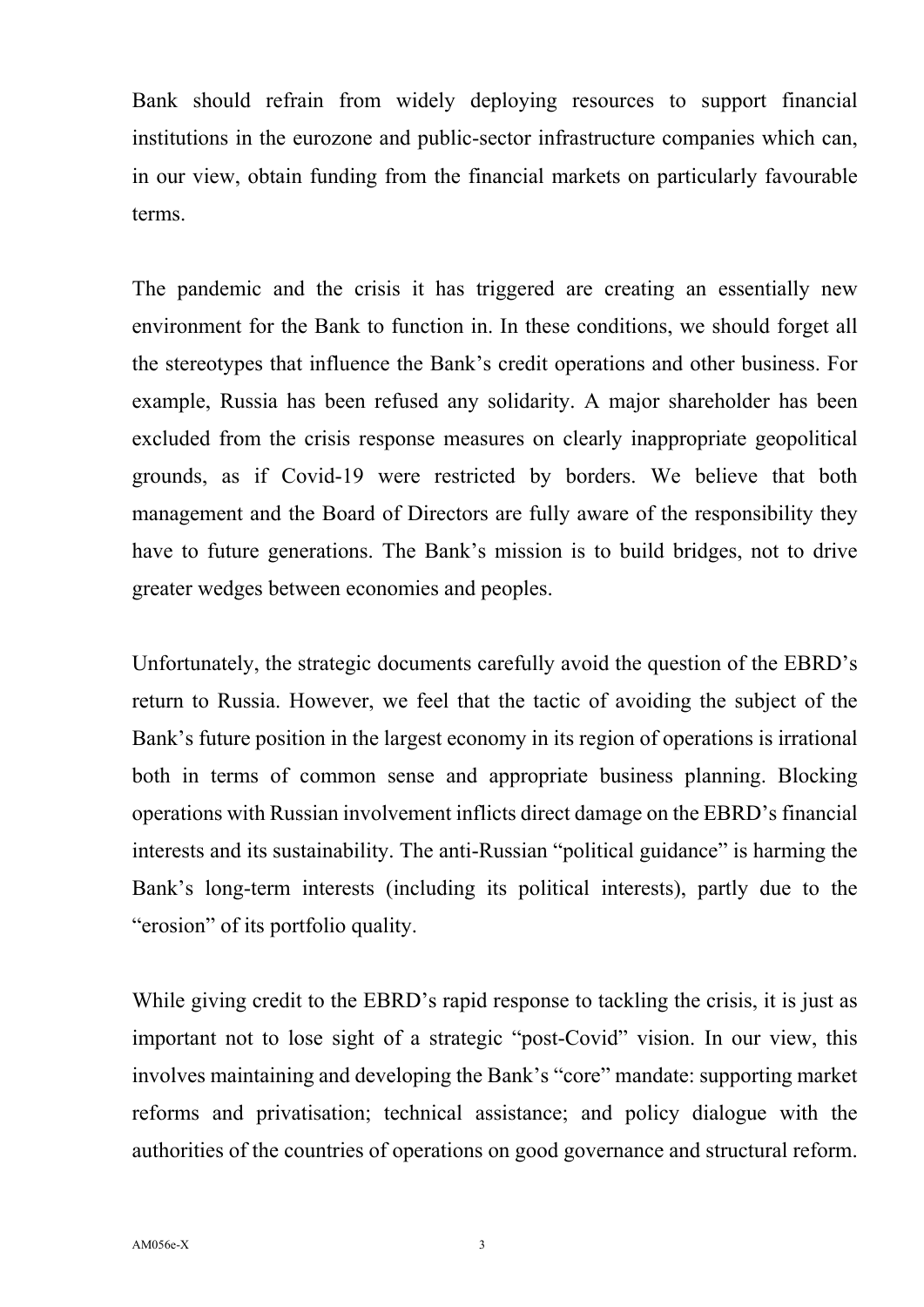The current crisis shows that the EBRD's mission is far from over. There is major demand for expansion in the areas mentioned above, especially in the health sector.

One noticeable fact is that the crosscutting themes referred to for the forthcoming strategic planning period are (1) supporting the transition to a green, low carbon economy, (2) promoting equality of opportunity and (3) accelerating the digital transition. It would be difficult not to support these areas of action. They are arguably universal and pertinent as development priorities for the EBRD just as much as for its shareholders. We wholeheartedly support the EBRD's increased accountability towards observing green principles in its activities, as set out in the new Strategy. Russia's position is based on our firm national commitment to global climate goals.

However, we would like to warn the Bank against adopting a formalistic approach and imposing on the market and countries of operations financing solutions and schemes that are either unrealistic in the current conditions or only applicable in developed countries. Examples of such solutions include the restrictive attitude to supporting financing for hydrocarbons projects and plans to introduce a hydrocarbons tax on relevant supplies to the EU. The EBRD's task is to carry out its mandate in all its entirety without displacing its tasks on the green agenda. Furthermore, it remains an open question as to how the EBRD's green ambitions relate to its political mandate. Can the Bank adequately fulfil its declared green mission if it deliberately excludes certain territories or sectors from its operational mandate? Do the common, global climate challenges we face recognise geopolitical borders and barriers?

We have a similar view of the EBRD's prospects for expanding its mandate into African areas, particularly into sub-Saharan Africa. The intention of our European colleagues to increase the Bank's presence in Africa might be clear and easy to explain in a political sense; but in terms of the Bank's operational activity, this rationale is hardly appropriate. The EBRD does not have the necessary expertise to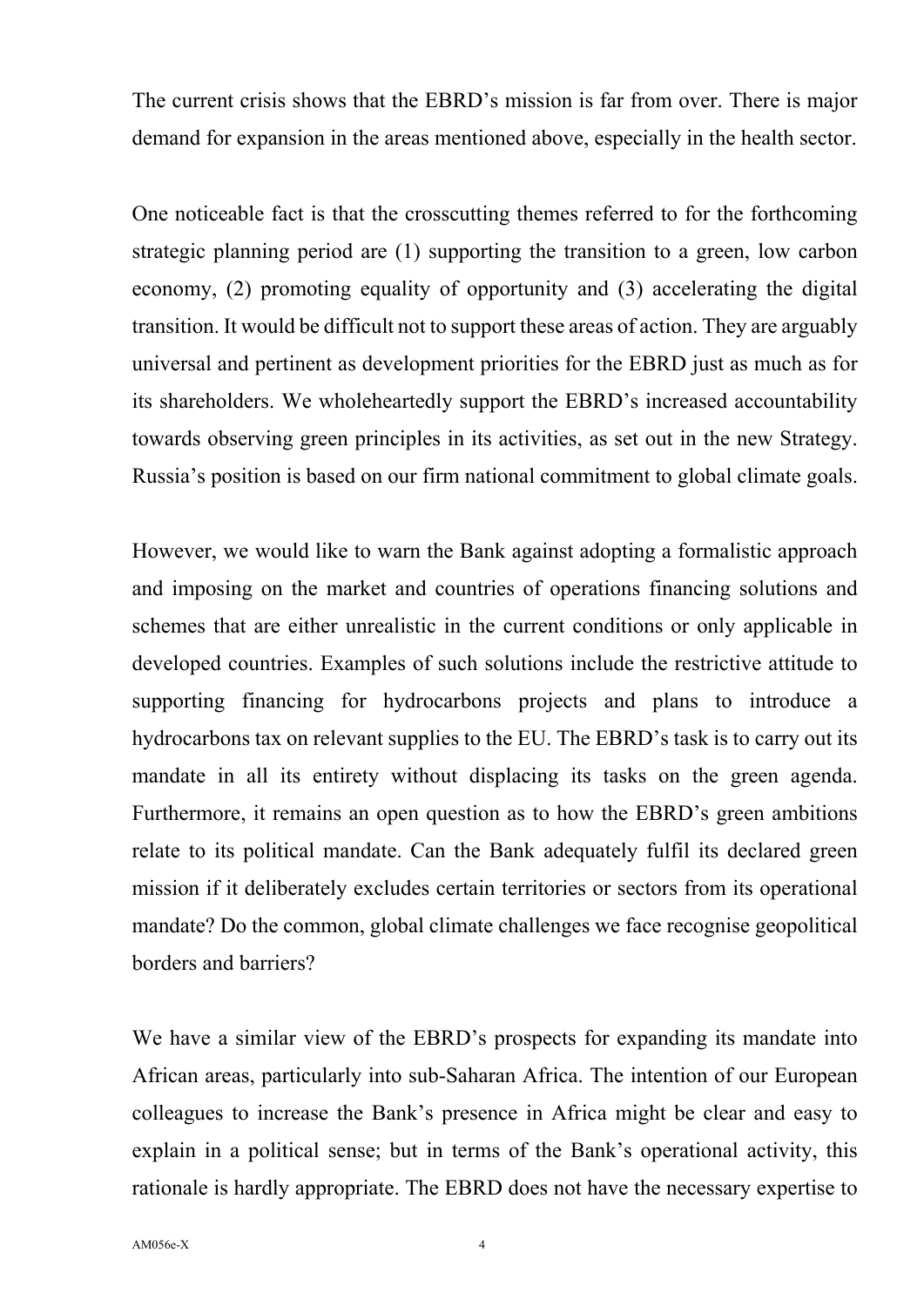be additional to investments in the territories being considered. The pivot to Africa may prove to be unwise, given that there are major development institutions (international and national) in the region that have specific local expertise and tried-and-tested experience. It would be sensible to consider co-financing in this region; that would allow for less radical solutions, including the EBRD's involvement in the G20 Compact with Africa and other initiatives.

As part of the Bank fulfilling its mandate, we should pay particular attention to ensuring equitable and transparent access for suppliers and contractors from all shareholder countries to tenders and competitive bids relating to EBRD-financed projects. From the perspective of the Bank's clients' interests, sanctions or any other restrictions would seem inappropriate. For obvious reasons, we constantly monitor the statistics and results of relevant tenders and feel that the Bank should take additional measures to achieve a more representative and balanced picture in terms of the countries that winning bidders come from.

During the transition to the recovery and growth phase of our current agenda, we must return to the issue of graduation of the most advanced countries of operations. Shareholders have been discussing the need to inject some impetus into this process for many years; but the situation remains unchanged.

We support colleagues who maintain that graduation must be a voluntary process that a shareholder embarks on independently. But let us not forget the political and strategic dimension to this process. On the one hand, graduation is a success story for the Bank and the relevant economy. But on the other, it is a mark of respect to our institution's mandate from all participants in the process.

We cannot but welcome moves towards promoting technological development in the Bank's projects. Here, as with any other initiative, we should try to avoid insisting on applying "digital" standards that are not always appropriate. We know